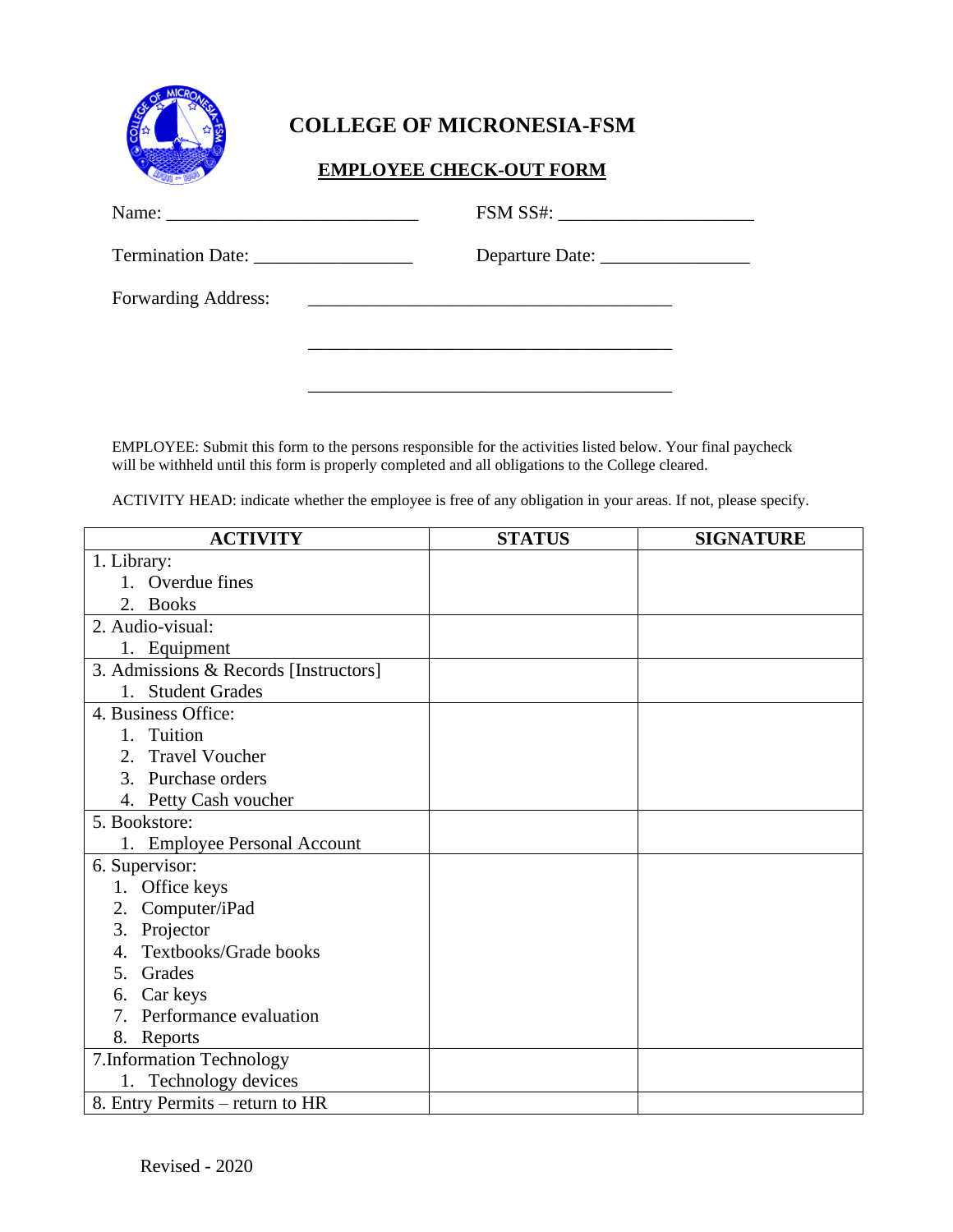EMPLOYEE: If you are leaving the island, please clear your obligations with the following prior to departure.

COMPANY REP: This is just a reminder to the employee to clear his/her obligations with local business prior to his/her departure. The College is not responsible for any obligations incurred by the employee, unless the employee instructs the College in writing to deduct it from his/her paycheck.

| <b>COMPANY</b>     | <b>STATUS</b> | <b>SI GNATURE</b> |
|--------------------|---------------|-------------------|
| Landlord           |               |                   |
| Jtility            |               |                   |
| Telecommunications |               |                   |
| Island Cable       |               |                   |

I authorize the College to deduct outstanding obligations to the College from my final paycheck.

Signature: \_\_\_\_\_\_\_\_\_\_\_\_\_\_\_\_\_\_\_\_\_\_\_\_\_\_\_\_\_\_ Date: \_\_\_\_\_\_\_\_\_\_\_\_\_\_\_\_\_\_\_\_\_\_\_\_\_\_\_\_\_\_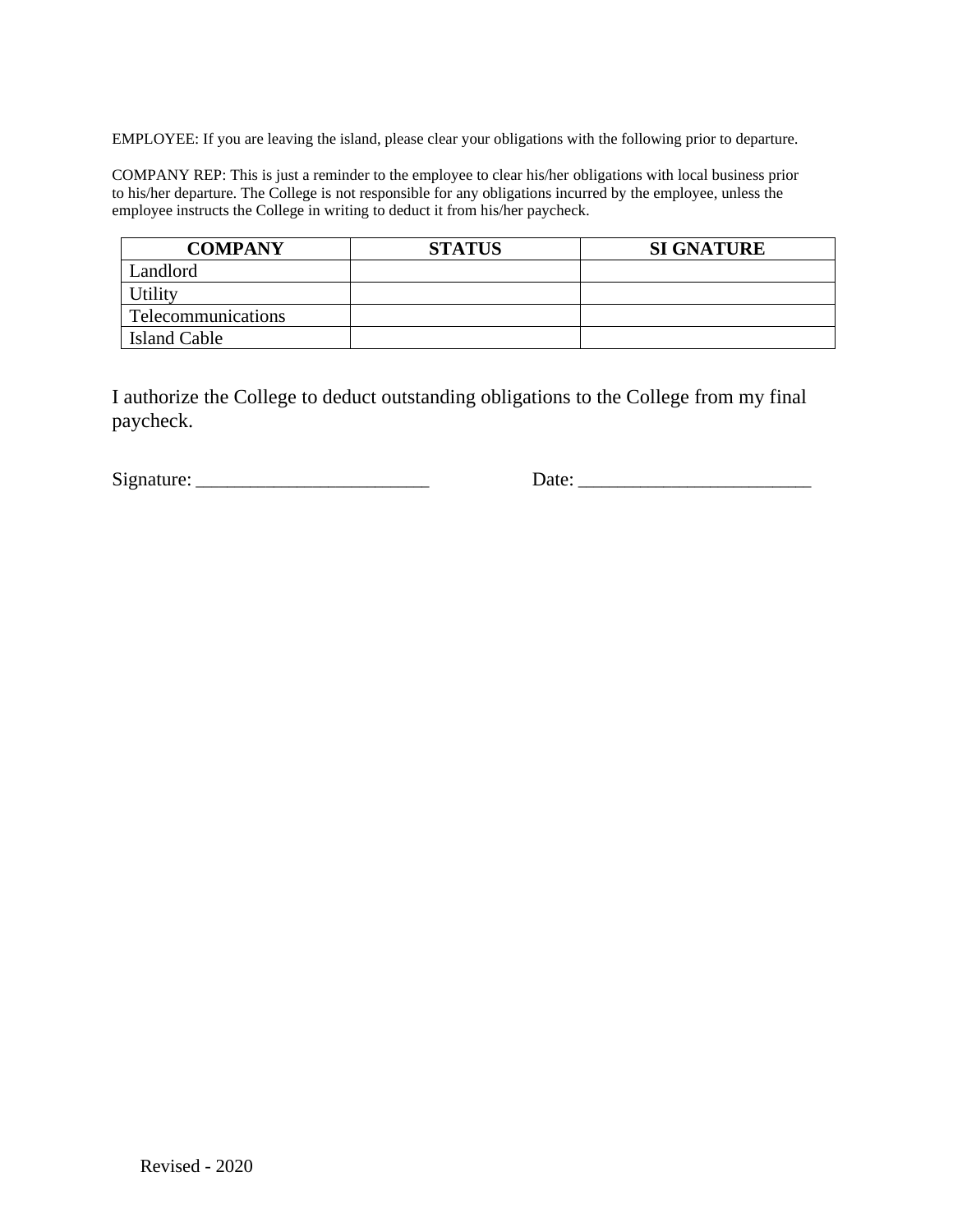## **EMPLOYEE EXIT QUESTIONAIRE**

| Name:                                                          | Job Title:                                                    |
|----------------------------------------------------------------|---------------------------------------------------------------|
|                                                                |                                                               |
|                                                                | Hire Date: $\frac{1}{\sqrt{1-\frac{1}{2}} \cdot \frac{1}{2}}$ |
|                                                                |                                                               |
| Supervisor: $\frac{1}{\sqrt{1-\frac{1}{2}} \cdot \frac{1}{2}}$ | <b>Termination Date:</b>                                      |

**Directions:** Please answer the questions below concerning your exit from the college. Your answers will be held in strict confidence.

1. Briefly state your reasons for leaving COM-FSM.

2. What were the circumstances that led to your decision to leave?

3. If you are leaving voluntarily, what could the college have done to persuade you to stay?

4. What did you like most about working with the college?

5. What did you like least?